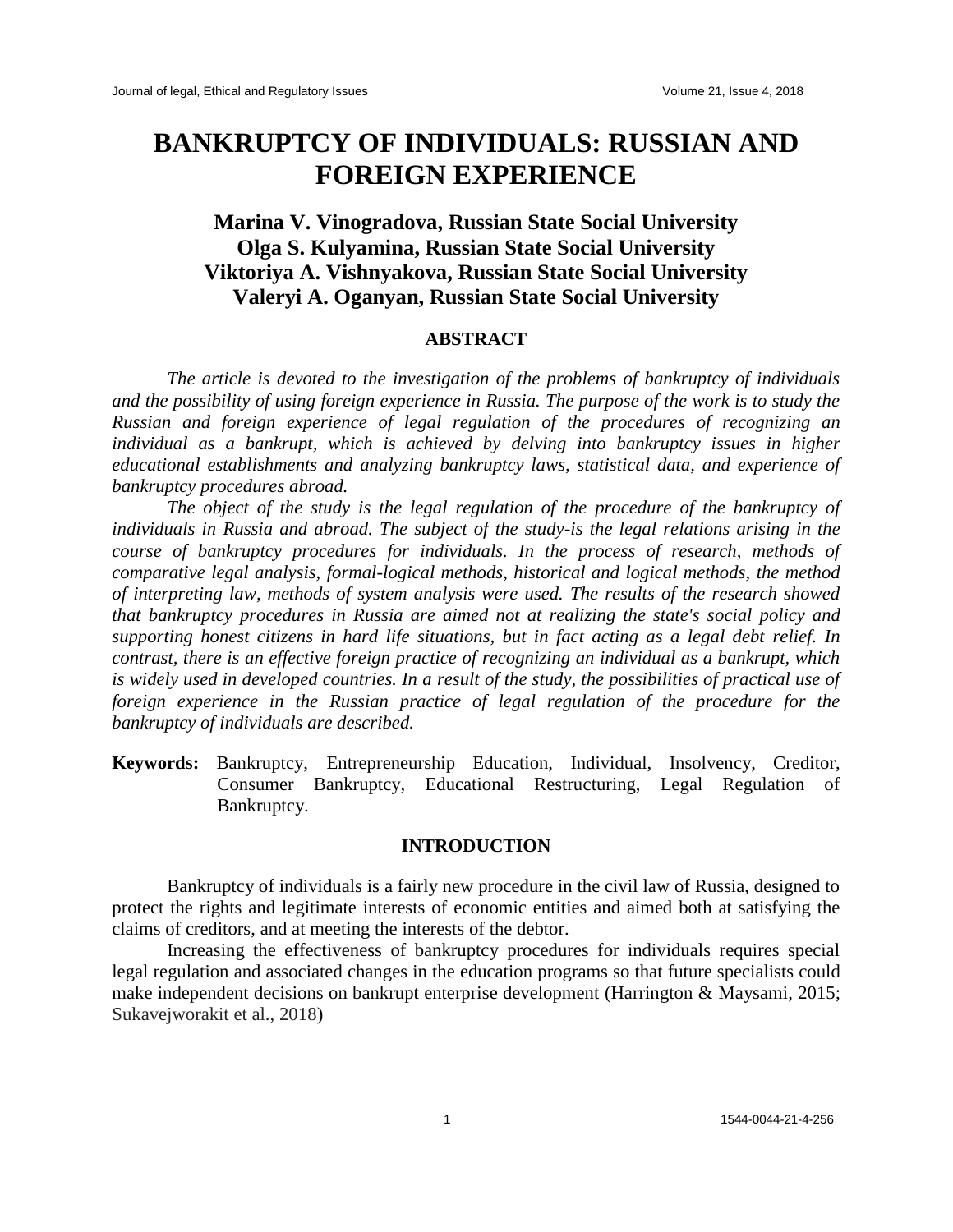The bankruptcy of individuals in Russia is regulating by Federal Law (*O nesostoyatel'nosti* (bankrotstve)), in the application of which problems arise that require a search for a solution, including on basis of using foreign practice of bankruptcy of citizens.

Modern scientists pay enough attention to issues of bankruptcy procedures for legal entities. In most cases, the international scientific community examines the problems associated with the practice of collecting unsecured debt and the rights of an unsecured creditor in the order of debt collection and lack of collateral (Antia et al., 2017; Athreya et al., 2012). Also researchers are engaged in problems of franchising within the financial issues of lack of funds for the development of the franchising network and disputes between the franchisor and the franchisee (Antia et al., 2017). The relevant of the research topic is mortgage in the framework of macroeconomics, social and migration policy (Charters et al., 2016), the methodology of the bankruptcy process, including undue bankruptcy (Jenkins & McKelvie, 2016; Paseková et al., 2016; Von-Stumm et al., 2013), the effectiveness of legislation and its relevance to the current situation with physical bankruptcy (Azmi et al., 2017; Fu et al., 2018). Including issues of debt financing (Domino, 2017; Kumar & Vig, 2017) as well as general issues of bankruptcy of legal entities, procedures for recognizing and collecting money (Chen & Zhao, 2017; Ivanchev, 2017; Lawless & Warren, 2012).

In the past few years, scientists have raised the issue of regulating the bankruptcy of individuals. So, first of all researchers make analysis of legal documentation, among which one can underline research by (Vitryanskiy, 2015), as well as works on the procedures for the recognition of a debtor citizen bankrupt (Tkachev, 2008). Bankruptcy is a legally defined procedure conducted over the property of debtors for settlement with creditors. It is a path for business entities with poor business results to further economic performance (Dessie, 2015).

By regulating bankruptcy offences, a legislator indicates the importance of protecting creditors and adjudicated bankrupts before and during the bankruptcy proceedings (Bachvarova, Margarita, 2016).

But at present, as Alferova notes, the principle of regulating the bankruptcy of individuals is constantly changing along with the increase in cases of bankruptcy of individuals, which requires both detailed economic and legal study (Alferova, 2017). The authors of Betti and Lemmi propose the application of decisions on individuals individually, since this procedure has its own peculiarities and depends more on the economic component, which, if the rules of law are tighter, can lead to negative consequences for society (Betti & Lemmi, 2013). And as for all researches, it is important to research international experience of regulating the bankruptcy of individuals, in particular the United States of America, which according to national legislation is referenced in the research of Hermann (2017). Variability of political value commitments is reflected within many deep transformations of bankruptcy regimes in the legal evolution of most national jurisdictions. The evolution of bankruptcy laws proves by its alternation of ideological changes the deep political dimension of bankruptcy regulation (Lomfeld, 2017).

This problem of regulating the bankruptcy of individuals now generates a large number of questions, and has been insufficiently studied and elaborated. The creation of a legal framework without gaps and conditions for the functioning of the mechanism for the recognition of individuals as a bankrupt represent the most important prospects for the development of an insolvency institution.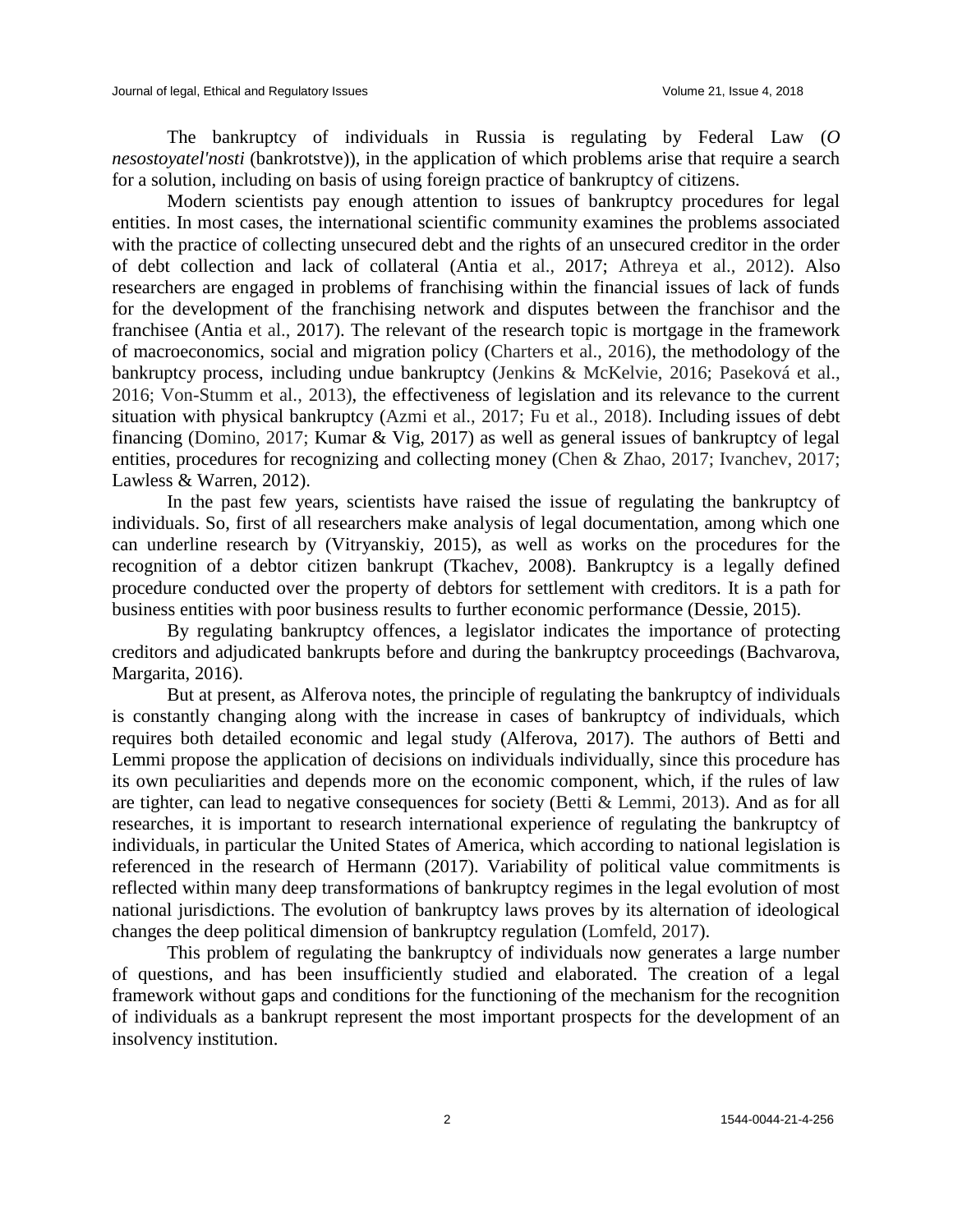The system of Russian legislation is crucial to the improvement of legal policy affecting legal life, as well as the formation of lawful behavior as a value of public relations in banking, and an unconditional priority of the principle of legality, showcased in the system of financial law principles (Pastushenko, 2018).

Nonetheless, the relevance of the problem posed is due to a number of macroeconomic factors. Primarily, experts note that in Russia in 2008-2010, there was an economic crisis that was part of the global crisis, then in 2014-2015 there was a sharp decline in the exchange rate of the Russian ruble relative to foreign exchange, associated with a decline in world oil prices and economic sanctions were imposed on Russia in connection with the aggravation of international relations and the political situation in Ukraine (Alekseyev, 2016).

These specified economic crises led to a decrease in real incomes of the population, an increase in unemployment, which, combined with relatively high lending rates of commercial banks, led to an increase in the credit debt of the population. Often, the bankruptcy procedure for the debtor is the only way to get rid of the excessive credit burden and "*brand new life*". Carrying out of procedure of bankruptcy for the creditor is the only lawful way to return the means or at least their part. Analysts say that in a number of regions of Russia there is an aggravation of the situation with retail loans, the debt of the population is increasing, which can result in mass refusal of citizens to fulfill credit obligations. Such a situation can lead to a systemic financial crisis (Sholokhova, 2016). In this connection, the issues of improving the legal regulation of the bankruptcy of individuals taking into account the world experience of conducting bankruptcy procedures acquire particular urgency in Russia.

#### **METHODOLOGY**

The methodological framework of research is a set of methods and methods of scientific research, including theoretical methods of analysis of processes and phenomena.

This is an analysis of regional lending activities performed in 2016 and 2017, and published by the United Credit Bureau (UCB) (bankrot.fedresurs.ru).

In particular, to conduct research on the potential of bankruptcy of individuals, the method of statistical analysis of public information, methods of incomparable and inconsistent with the situation abroad was used.

To study the experience of foreign countries, the methods of legal analysis of documents, content analysis of information, system analysis were used.

In the process of assessing the possibility of using the experience of foreign countries for application in law enforcement practice in Russia, methods were used to predict the potential development of the situation and to study the social and economic consequences, including negative ones.

#### **RESULTS AND DISCUSSION**

In accordance with the legislation in force of the Russian Federation, citizens who have accumulated debts to creditors in the amount of 500 thousand rubles and there is an arrear of 90 days can recognize themselves bankrupt. In particular, it may be a growing outstanding principal amount, which the debtor cannot repay in time, or loss of employment, because of which the debtor will not be able to settle with the creditors.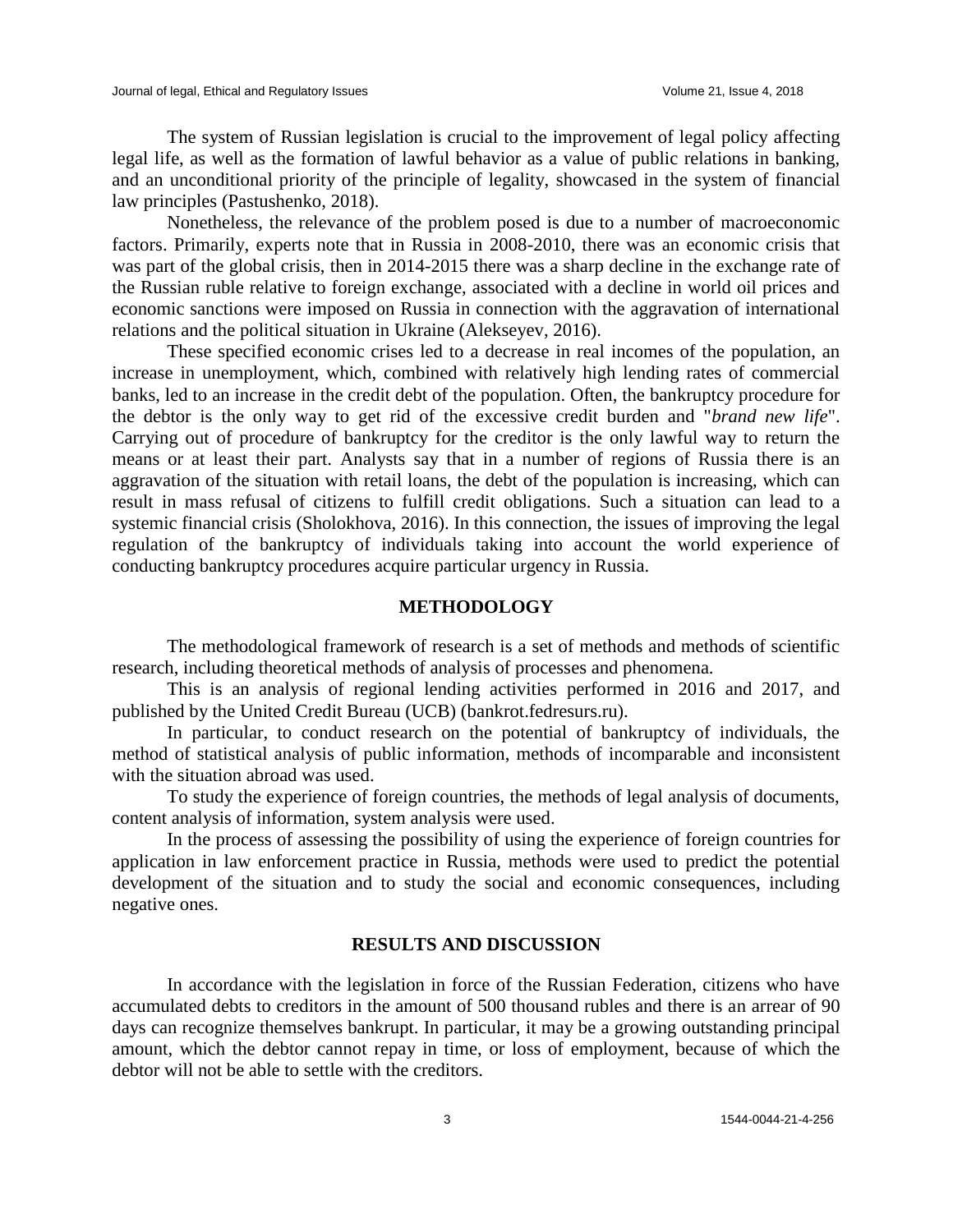Analysis of the results of credit activity of regions in 2017, published by the United Credit Bureau (UCB) on February 20, 2018 (Itogi Kreditovaniya Regionov, 2017), showed that in 2017, 34.82 million loans were granted, the total volume of loans amounted to more than 5.68 trillion. Rub Compared to 2016, the increase in the number of issued loans was 12% and lending increased by 37%. In 2017, there is an increase in the number of mortgage loans (+30%) with an increase in lending (+42%). The average size of the new mortgage loan increased by 9% and amounted to 1.87 million rubles. Analysis of the results of car loans also indicates an increase in the number of loans issued  $(+25%)$ , with the growth in lending increased by 36%. The growth rate of the average size of the new car loan is similar to the growth rate of the mortgage loan (+9%), which amounted to 764 thousand rubles.

Thus, the popularity of lending services becomes evident in the population, and as the volume of lending for all types of loans increases, so, respectively, the amount of credit debt of the population as a whole increases, which leads to an increase in the number of potential bankrupts.

Despite the fact that the idea of applying the bankruptcy mechanism not only of legal entities, but also of individuals has long been known, in Russia there is still no stable practice in resolving the issues of this category of cases, since the procedures for the bankruptcy of individuals in Russia are carried out only from October 1, 2015 of the year.

According to the analysts of the UCB and the "*Fedresource*" project, by the end of 2017 potential bankruptcies in Russia were more than 600 thousand Russians or about 1.4% of the total number of borrowers. At the same time, the average debt for each of them amounted to 1.77 million rubles. In 2017, 29.9 thousand citizens began the procedure of bankruptcy, which is 4.3% of the total number of potential bankrupts.

In absolute terms, Moscow is leading in the number of bankrupts-almost 123 thousand people, St. Petersburg and the region-about 42 thousand people, Krasnodar Region-29 thousand people, Sverdlovsk Region-24 thousand people, and Bashkortostan-22 thousand people.

Today in Russia, according to the Statistical Bulletin of the UFRBI for 2017, there are 34 bankruptcies per 100,000 people (Statisticheskiy Byulleten YEFRSB, 2017). Russian courts in 2017 adopted 29,876 decisions to recognize citizens and individual entrepreneurs as bankrupt, which is 1.5 times more than in 2016 (Figure 1).

The highest number of decisions was made in Q4 2017 - 9204, which is 34% more than in Q4 2016. It is noted that citizens in 2017 became bankrupt two times more often than companies. Since the entry into force of the law on bankruptcy of individuals, 50,405 citizens have been declared insolvent. This is about 8% of potential bankruptcies, the number of which, according to the United Credit Bureau, is 660 thousand people. The number of rehabilitation procedures (restructuring of debts and decisions on the approval of the restructuring plan) for 2017 increased by 3% compared to 2016 and amounted to 8,213 or 22% of all procedures. In 2016, the share of rehabilitation procedures was 29%.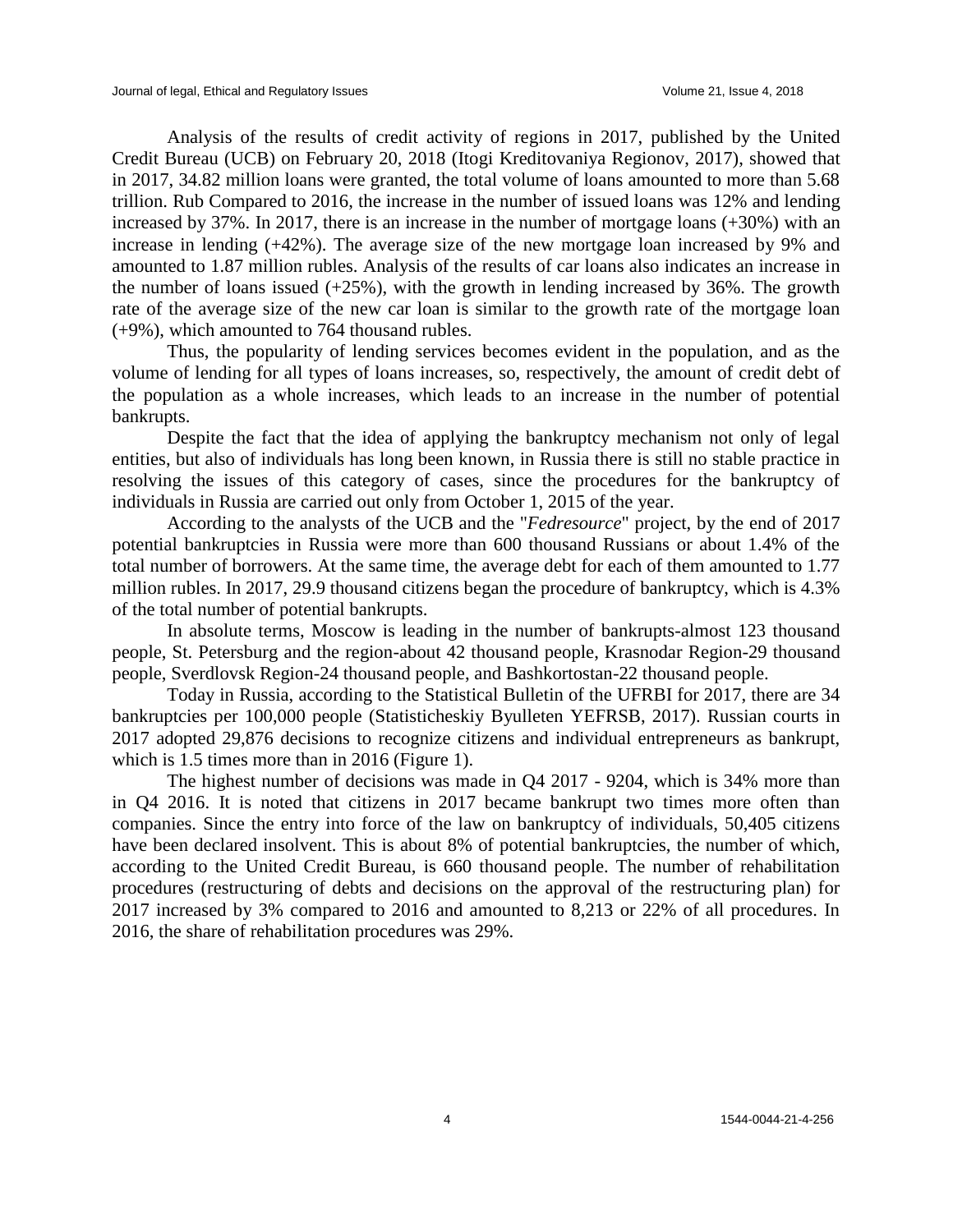

### **FIGURE 1 NUMBER OF COURT DECISIONS ON RECOGNITION OF CITIZENS AND INDIVIDUAL ENTREPRENEURS AS BANKRUPT, IN THUS FOR THE QUARTER**

The length of bankruptcy procedures for citizens is presented in Table 1.

| Table 1<br><b>LENGTH OF BANKRUPTCY PROCEDURES FOR CITIZENS</b> |                            |                                           |                            |                                          |
|----------------------------------------------------------------|----------------------------|-------------------------------------------|----------------------------|------------------------------------------|
| Category of                                                    | 2016                       |                                           | 2017                       |                                          |
| Debtor/Procedure                                               | Number of<br>Reports, pcs. | <b>Average Time of</b><br>Procedure, days | Number of<br>Reports, pcs. | <b>Average Time of</b><br>Procedure days |
| All Citizens                                                   | 3508                       | 183                                       | 11395                      | 230                                      |
| <b>Individuals</b>                                             | 3111                       | 181                                       | 10556                      | 226                                      |
| Realization of Property of<br>a Citizen                        | 1918                       | 190                                       | 8052                       | 239                                      |
| Debt Restructuring of a<br>Citizen                             | 1193                       | 167                                       | 2504                       | 181                                      |
| <b>Individual Entrepreneur</b>                                 | 397                        | 195                                       | 839                        | 289                                      |
| Realization of Property of<br>a Citizen                        | 222                        | 223                                       | 461                        | 373                                      |
| Debt Restructuring of a<br>Citizen                             | 175                        | 160                                       | 378                        | 187                                      |

The data show that the duration of the bankruptcy procedure for citizens often exceeds the time limits established by law. For example, the duration of bankruptcy procedures for individuals in the procedure for selling property is on average 239 days or about 8 months, and for individual entrepreneurs this period increases to 373 days or more. It should be noted that in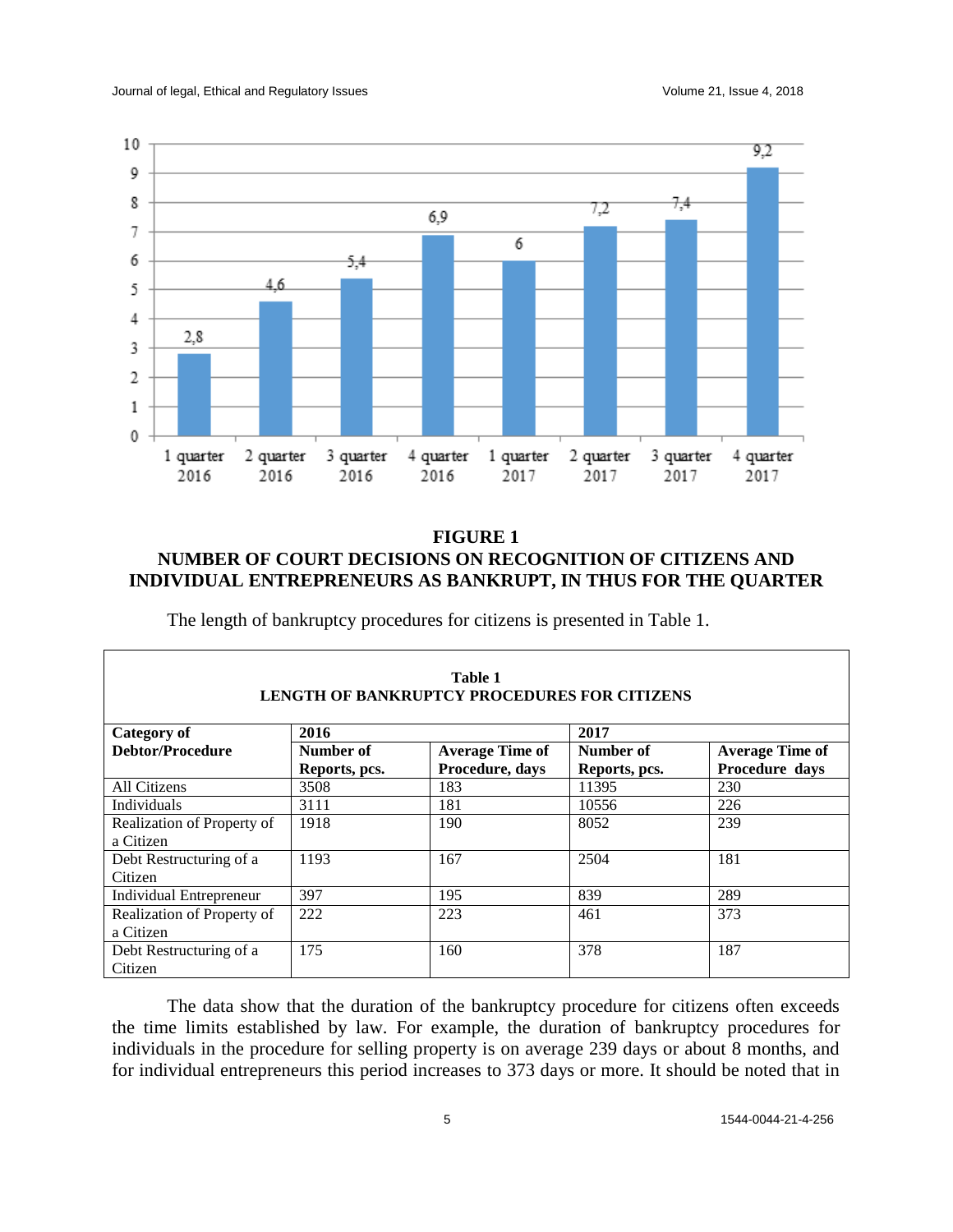2017, compared with 2016, the average time of bankruptcy procedures increased (for individuals by 25% and for individual entrepreneurs by 48%).

Taking into account that the procedure for the bankruptcy of individuals is aimed not only at the lawful release of the debtor from the debt burden, but also in order to pay off creditors' claims, the data of the UFRBI on the structure of citizens of debtors on the availability of property (Table 2).

| Table 2<br><b>STRUCTURE OF CITIZEN-DEBTOR</b> |       |       |  |  |
|-----------------------------------------------|-------|-------|--|--|
| <b>Index</b>                                  | 2016  | 2017  |  |  |
| Total reports on Individuals and              | 2,077 | 8,718 |  |  |
| Individual Entrepreneurs, pcs.                |       |       |  |  |
| The number of cases in which the              | 1,562 | 6,499 |  |  |
| property as a result of the inventory         |       |       |  |  |
| is zero                                       |       |       |  |  |
| The share of cases in which the               | 75%   | 75%   |  |  |
| property as a result of the inventory         |       |       |  |  |
| is zero                                       |       |       |  |  |
| The number of cases in which the              | 2,056 | 6,706 |  |  |
| property is valued at zero                    |       |       |  |  |
| The share of cases in which the               | 99%   | 77%   |  |  |
| property is valued as a result of the         |       |       |  |  |
| valuation is zero                             |       |       |  |  |
| Number of cases in which creditors            | 1,605 | 5,964 |  |  |
| received zero                                 |       |       |  |  |
| in<br>which<br>The share of cases             | 77%   | 68%   |  |  |
| creditors received zero                       |       |       |  |  |

Mostly, creditors do not receive at the end of the bankruptcy procedure of debt repayment (77% in 2016 and 68% in 2017). This state of affairs is due to the fact that the overwhelming majority of debtors-75% on the results of the inventory do not reveal any property that can be sold at auction during the process of bankruptcy. That is, the situation develops when the debtor is declared bankrupt, all debts are written off, but the lender remains with nothing.

Analysis of the data shown in Figure 2 showed that the stake of the satisfied requirements of creditors more than 80% were satisfied in 2016 in only 1.6% of cases of bankruptcy, in 2017 in 1.9% of cases. In addition, the above data indicate that creditors' claims of more than 20% are satisfied in less than 10% of cases. So in 2016, this figure was 3.2% of all cases of bankruptcy of citizens, in 2017 there was an increase in this category of cases, and the claims of creditors of more than 20% were satisfied in 6.1% of all cases of bankruptcy of citizens.

This state of affairs indicates that the bankruptcy of individuals in Russia actually acts as a legal debt relief (Karelina & Frolov, 2016). On the one hand, the mechanism of bankruptcy of individuals can be regarded as an element of social policy of the state, since the application of the law on bankruptcy allows conscientious citizens who fell into a difficult life situation for objective reasons and could not overcome obstacles to restoration of their solvency independently and assert their rights.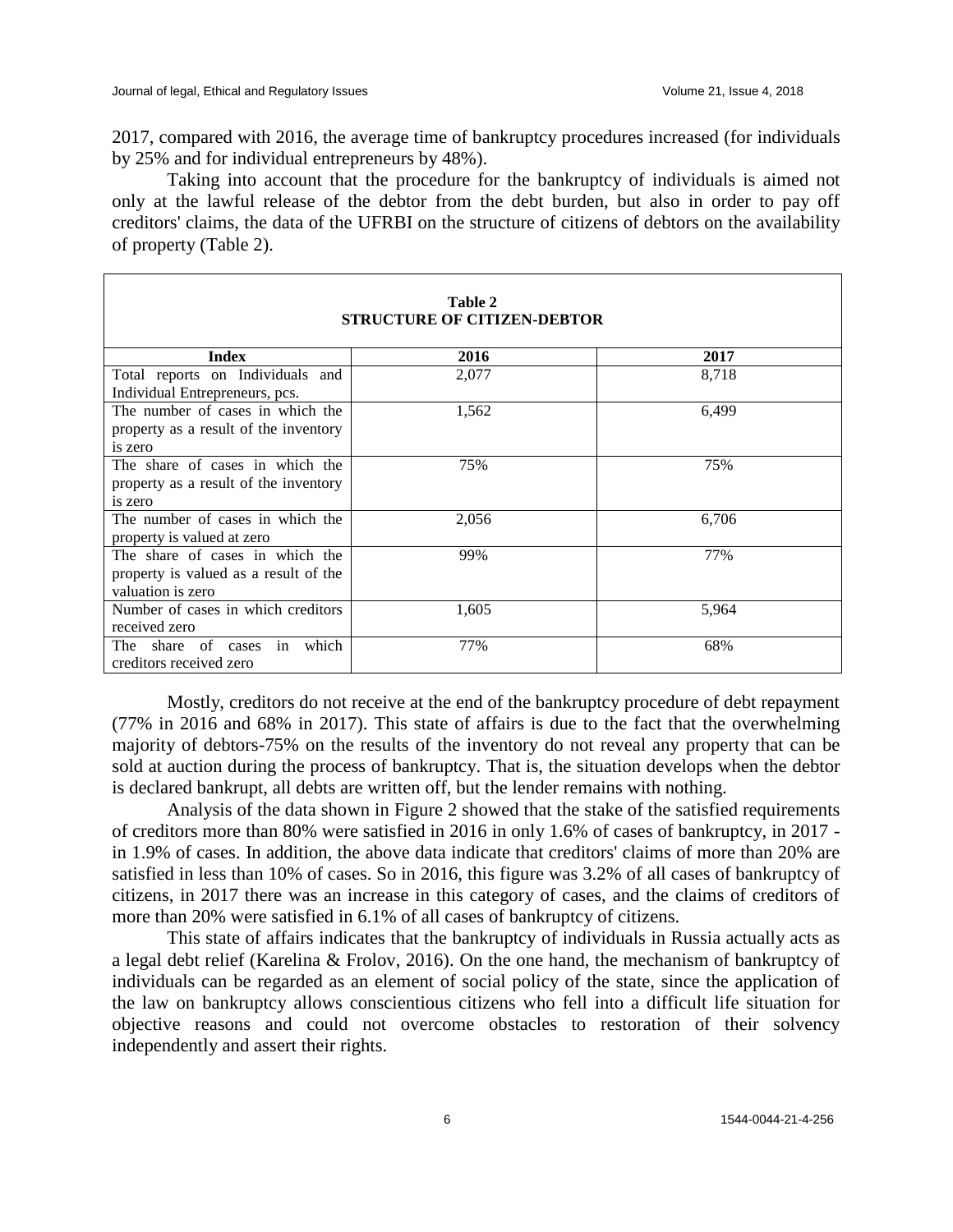

The stake of the satisfied requirements of creditors is illustrated in Figure 2.

#### **FIGURE 2 AMOUNT OF CASES ABOUT BANKRUPTCY OF CITIZENS ON THE STAKE OF THE SATISFIED REQUIREMENTS OF CREDITORS**

On the other hand, according to Stasiuk (2016) "*the law on the bankruptcy of individuals does not and should not presuppose a bankruptcy procedure as a bureaucratic mechanism for witnessing the lack of property and the inability to pay off debts*". And in current conditions in Russia, unfortunately, just this situation is observed.

The solution of these problems can be based, among other things, on the use of foreign experience. In economically developed countries, consumer bankruptcy procedures have been going on for quite some time. Thus, Golubtsov, describing the specifics of dealing with bankruptcy cases in Russia and the United States and conducting their comparative analysis, suggests that the use of foreign experience in resolving the problem in question can significantly improve law enforcement practice in Russia (Golubtsov, 2016). In the world practice, the regulation of bankruptcy procedures is based on the fact that bankruptcy of a citizen is regarded as a blessing for a conscientious citizen. That is, a conscientious citizen gets an opportunity to get rid of debts and pay off his property with creditors (Khlyustov, 2016).

In particular, Germany introduced a special procedure for insolvency of consumers, the order of which is regulated by § 304-314 part 9 Insolvenzodnung (Shishmareva, 2015). *"The course of the procedure depends on who submitted the application. If the application is submitted by creditors, and not by the debtor, then the prescriptions for an extra-judicial or judicial agreement (para 3 § 306 Insolvenzodnung) are not applied in this case. If an application to a court is filed by one debtor or debtor along with creditors, the accelerated proceedings are opposed by a mutual solution of the problems of the insolvent debtor and its creditors*"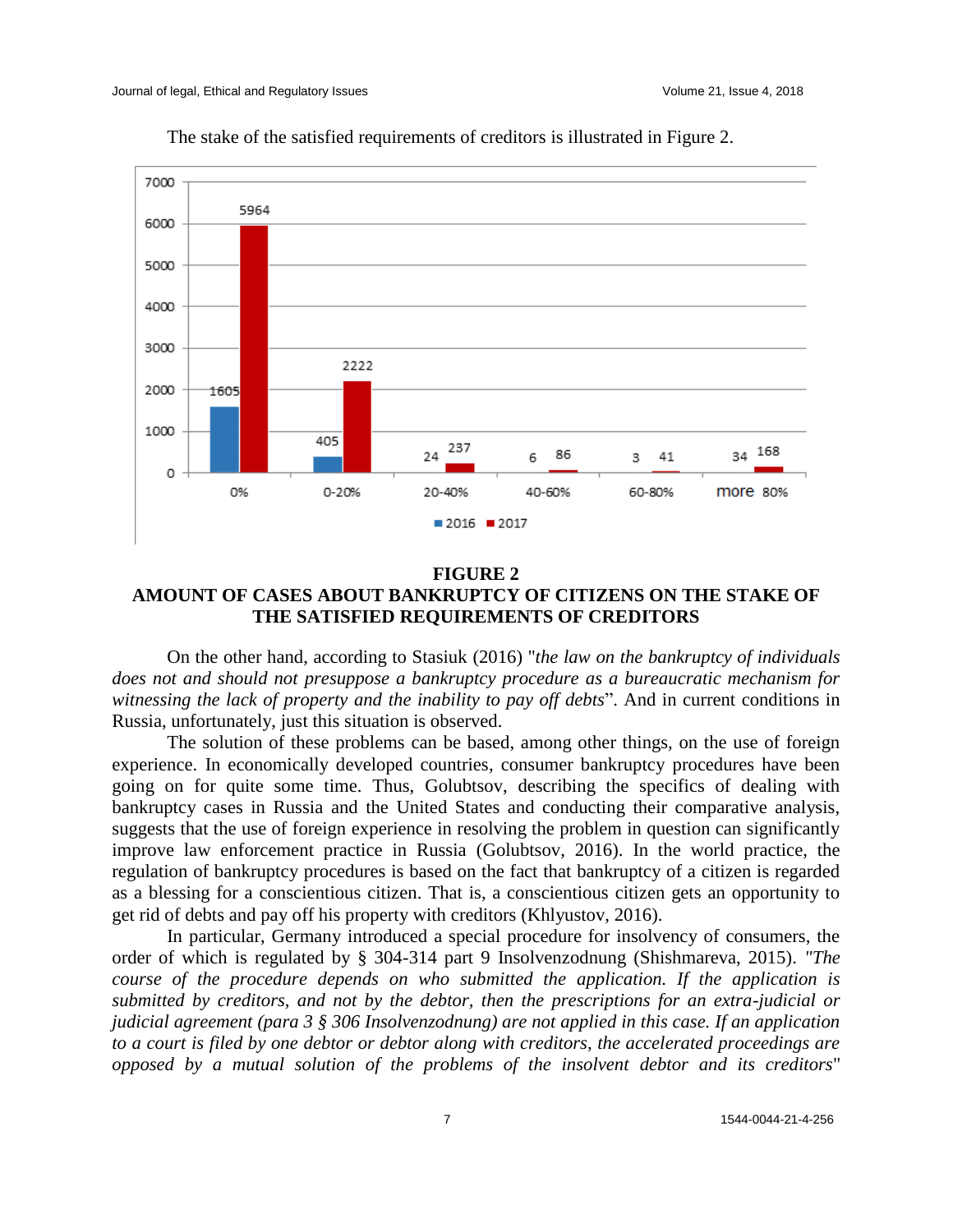(Shishmareva, 2015). Proceeding from the provisions of the German legislation, there is not enough evidence of bankruptcy to apply to the court with the relevant application to the debtor. The debtor is obliged to take measures on the pre-trial settlement of the dispute. At the same time, the duty is not formal; the debtor must take real steps to settle the dispute. If the attempt to settle the debts was unsuccessful, then the debtor has the right to apply to the court to impose a procedure for insolvency of the consumer over his property. In the application, the debtor should explain why the out-of-court settlement agreement was unsuccessful according to the proposal. 1 Para 1 § 305 Insolvenzodnung» (Shishmareva, 2015). A distinctive feature of German bankruptcy law was that after the bankruptcy procedure was over, creditors could file their claims against the debtor, which were not satisfied during the bankruptcy procedure. Subsequently, instead of the right to unlimited collection of the remaining debt, the German lawmaker preferred to ensure the interests of civil turnover in general, introducing the possibility of "*freshstart*" for the debtor modeled on US law (Shishmareva, 2015).

In the US, the problem of non-repayment of consumer loans has acquired a large scale. In order, to prevent abuse of certain categories of debtors, the Bankruptcy Abuse Prevention and Consumer Protection Act, act was adopted on 16 October 2005 (Chuprova & Korolev, 2008). "*In the US, the right to bankruptcy is one of the constitutional rights, because it is aimed at protecting the economic interests of citizens as a weak side in relations with legal entities and the government"* (Kirillovykh, 2015). The mechanism of bankruptcy in the United States is wellestablished and widely used. The procedure for the bankruptcy of individuals in this case is targeted specifically at the debtor. The citizen who is in a difficult financial situation is offered alternatives to get rid of debts. First, it is a bankruptcy proceeding, in which the debtor transfers a part of the available property to the creditor, which allows satisfying the claims of creditors and preserving future incomes. Secondly, it is drawing up a plan for debt management. Meanwhile, the debtor retains his property, but loses some of his future income (Badakhova, 2010). It should also be noted that the US also has specialized courts dealing with bankruptcy cases. Perhaps, considering the number of potential bankrupts in Russia, in the future and in our country it will be expedient to consider the possibility of creating such ships.

In Japan, the term "*bankruptcy*" in relation to citizens is practically not applied. In cases of repayment of a citizen's debts through the sale of property, a "*liquidation*" procedure is applied, as a result of which a citizen is released from debts, and for life is deprived of the right to run companies, work as lawyers, notaries, accountants and act as guardians of minors (Frolov, 2016). Thus, a citizen found bankrupt in Japan faces significant restrictions. First of all, the blame for the fact that the citizen did not cope with his financial situation, falls on the debtor himself. That is, the causes of bankruptcy are not the life circumstances, but the human qualities of the debtor.

Under the legislation of the Democratic People's Republic of Korea for an individual, it is possible to restore solvency without extrajudicial means. Extra-judicial procedure for the settlement of an individual's debts, or financial restructuring, applies only to the debt of citizens to financial organizations. These issues are dealt with by the Financial Recovery Service, formed with the support of the Government. If there is a permanent income that covers the living expenses of the debtor's family and sufficient amount to pay off the debt, the debtor can participate in the debt repayment program. In the absence of sufficient income at the time of treatment, the debtor may be granted a delay of up to 2 years (Pirogova & Zhukova, 2015). The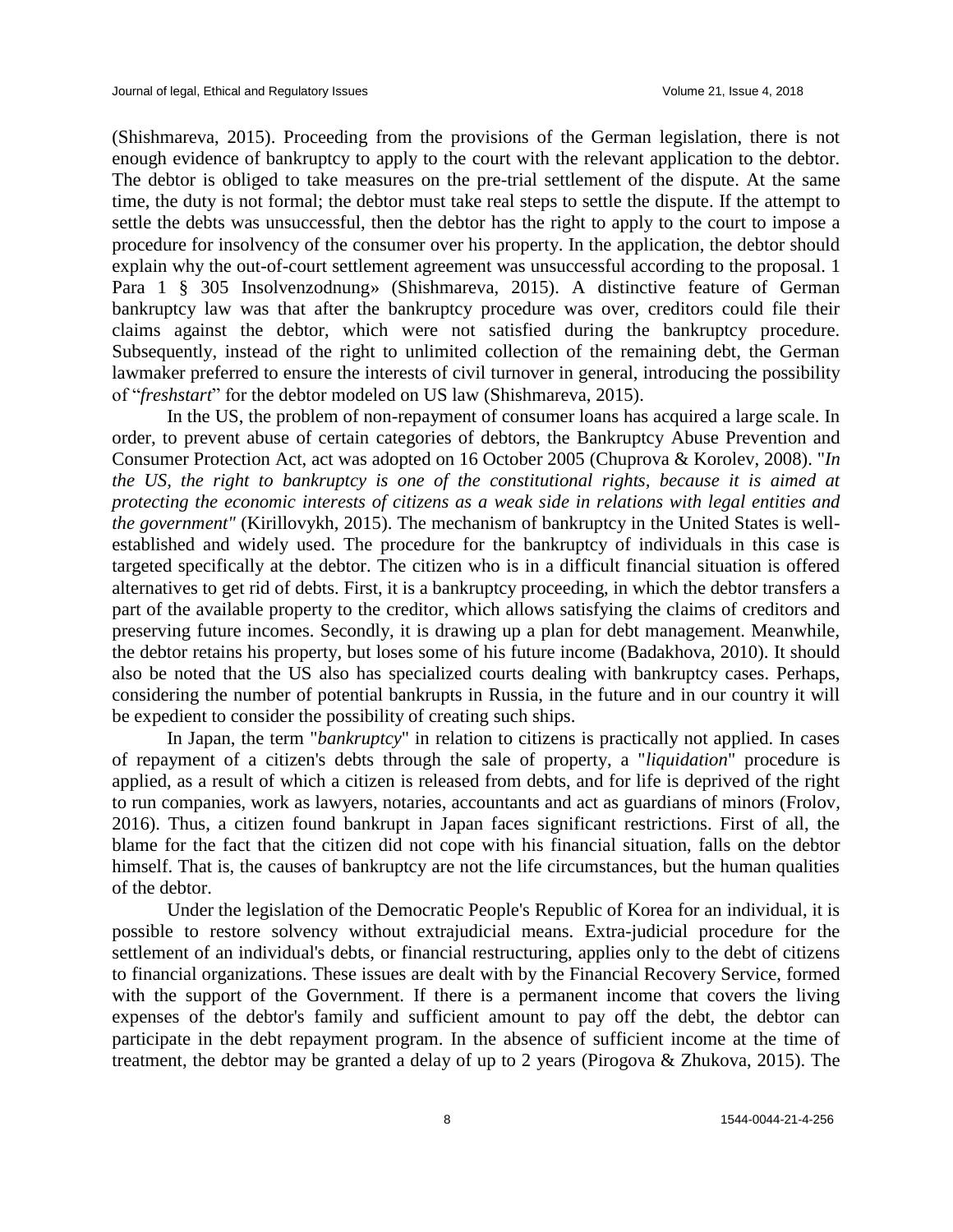advantage of this mechanism is that it is not public, and citizens are interested in its application, since they often do not want to publicly cover their financial problems. The use of such a mechanism of pre-trial settlement can be very effective in terms of both economic and social consequences.

#### **CONCLUSION**

According to the results of the study, it can be concluded that in Russia, since the entry into force of the law on bankruptcy of individuals, a certain practice has developed. The results of the research shows that in the coming years there will be a need to revise the legislation regarding the bankruptcy of individuals. There is a situation in which there is an opinion that the legislator needs to go on to tighten the consequences of bankruptcy for a citizen. However, a differentiated approach is necessary here. On the one hand, opportunities should be considered for toughening the consequences of declaring bankrupt for individuals, for example, if the debtor lacks property or the amount received from its implementation is insufficient to satisfy about 50% of creditors' claims. In such a situation, the debt is legally written off, and the citizen does not take any action to restore his solvency and repayment of creditors' claims. It is necessary for the debtor to realize the gravity of the consequences of declaring him bankrupt and more responsibly approaching planning his budget. On the other hand, measures should be developed to prevent bankruptcy, including the need to work out mechanisms for pre-judicial settlement of the debt of citizens. At the same time, it is necessary to create conditions in which both sides of bankruptcy will be interested in pre-trial settlement. The developed measures, in addition, should be directed to the interests of not only debtors, but also to the interests of creditors, whose claims are currently not being paid off. To optimize the procedures for bankruptcy of individuals in Russia, the advantages of the considered models of bankruptcy regulation in foreign countries can be used.

#### **REFERENCES**

- Alekseyev, A.A. (2016). Insolvency and bankruptcy of individuals in Russia: Problems and features. *Property Relations in the Russian Federation, 4*(1), 75-82.
- Alferova, L.M. (2017). *Competitive legal personality of individual debtors: Realization by some categories of citizens.* Russian Academy of National Economy and Public Administration under the President of the Russian Federation, Moscow.
- Antia, K.D., Mani, S., & Wathne, K.H. (2017). Franchisor-franchisee bankruptcy and the efficacy of franchisee governance. *Journal of Marketing Research, 54*(6), 952-967.
- Athreya, K., Sanchez, J.M., Tam, X., & Young, E.R. (2012). *Bankruptcy and delinquency in a model of unsecured debt.*
- Azmi, R., Abdul-Razak, A., & Ahmad, S.N.S. (2017). Discharge in bankruptcy: A comparative analysis of law and practice between Malaysia, Singapore and the United Kingdom (UK) what can we learn? *Commonwealth Law Bulletin, 43*(2), 203-233.
- Bachvarova, M.S. (2016). Legislative approaches for regulation of the bankruptcy: State and prospects. *Business and Management Studies, 2*(3), 21-26.
- Badakhova, L.R. (2010). Some aspects of bankruptcy of citizens in the USA. *Society and Law, 4*(31), 283-286.
- Betti, G., & Lemmi, A. (2013). *Poverty and social exclusion: New methods of analysis*. Routledge.
- Charters, T.J., Harper, S., Strumpf, E.C., Subramanian, S.V., Arcaya, M., & Nandi, A. (2016). The effect of metropolitan-area mortgage delinquency on health behaviors, access to health services, and self-rated health in the United States. *Social Science & Medicine, 161*(1), 74-82.